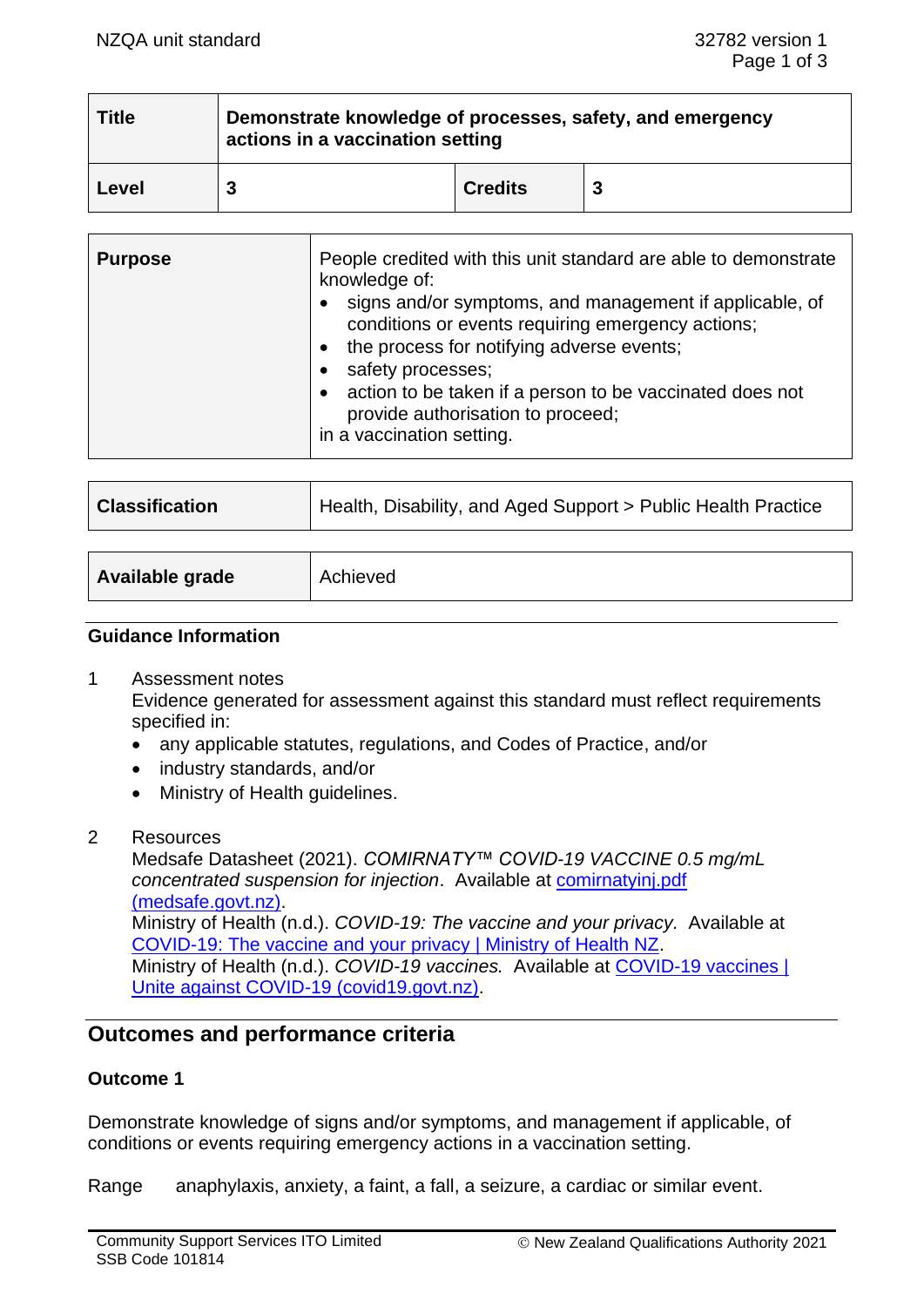## **Performance criteria**

- 1.1 Signs and/or symptoms of the condition or event are identified.
- 1.2 Own role in relation to each condition, including management of the condition where applicable, is identified.
	- Range may include but is not limited to how and when to call for help, providing assistance to colleagues and other patients, collecting equipment, documenting actions.

## **Outcome 2**

Demonstrate knowledge of the process for notifying adverse events in a vaccination setting.

#### **Performance criterion**

2.1 The process for notifying any adverse events using the AEFIs (Vaccine Adverse Event Reporting Form) to the CARM (Centre for Adverse Monitoring) is identified.

## **Outcome 3**

Demonstrate knowledge of safety processes used in a vaccination setting.

#### **Performance criteria**

3.1 Processes that allow for safe management and delivery of vaccination are identified.

Range must include – checking dose time-limit prior to administering.

3.2 Safety processes for dealing with sharps and spillages are identified.

## **Outcome 4**

Demonstrate knowledge of action to be taken if a vaccine recipient does not provide authorisation to proceed (confirmation of informed consent).

## **Performance criteria**

- 4.1 Own actions are identified.
- 4.2 The actions that apply to the person are identified.

| 31 December 2026<br><b>Planned review date</b> |  |
|------------------------------------------------|--|
|------------------------------------------------|--|